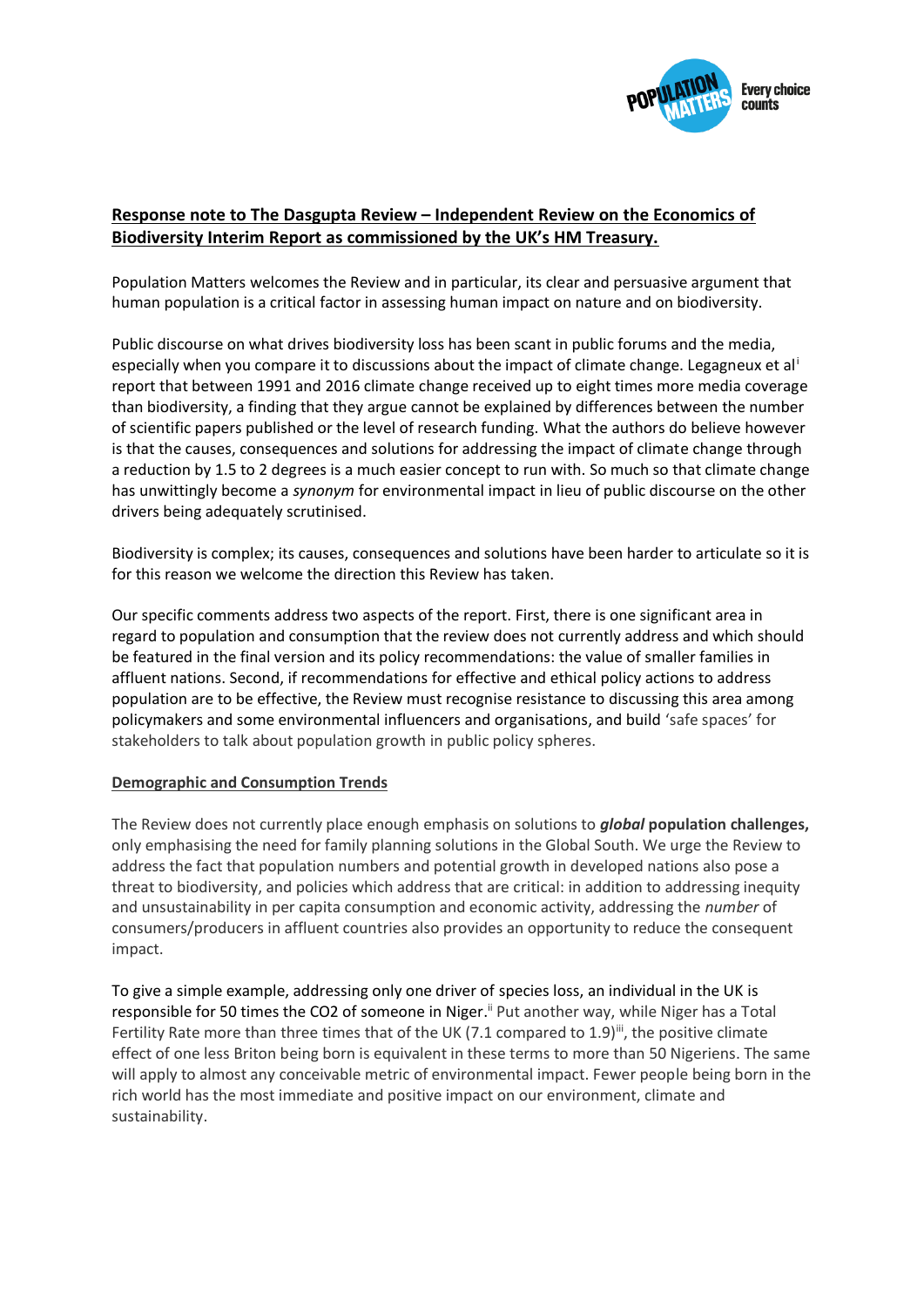

## **Addressing Pro-natalist policy pressures**

Related to this, this Review also has an opportunity to include and promote discourse on global population growth to mitigate against the upsurge in pro-natalist policies, especially in the developed world. Countries such as France, Italy and Hungary are incentivising younger families with cash, land and maternity policies to have bigger families, as now is China<sup>iv</sup>. Without clear policy messages that openly talk about the value of smaller families in the context of rich, developed nations then policy makers all over the developed world will be fighting a losing battle to halt biodiversity loss in the face of increased consumption as a result of growing populations, albeit at a slower rate than in the Global South.

#### **Supporting and encouraging 'safe spaces' to discuss population growth**

We propose that the Review sets out ways to build bridges with cross-sector policy makers and influential stakeholders in the environment and development sector. There is a significant reluctance to talk about solutions to population growth in the environmental sector, and reluctance among some stakeholders in the development sector to address them clearly – as a consequence, policy makers are often very reluctant to talk about population explicitly. Even though many influential global reports recognise the impacts of population growth, projections of future population are often seen as a given – not as a demand on the Earth's resources that needs to be addressed. This is why we wholeheartedly welcome the Review. But the policy mechanisms must recognise where the discourse on population growth is headed.

For example, WWF's 2018 Living Planet Report, one of the world's foremost studies on global biodiversity loss refers to population growth almost only in passing, and stops well short of providing or recommending solutions<sup>v</sup>. Meanwhile, the Convention on Biodiversity recognises population growth as an indirect driver as per the IPBES's Global Assessment in May 2019<sup>vi</sup> in which the IPBES stated *"changes to the direct drivers of nature deterioration cannot be achieved without transformative change that simultaneously addresses the indirect drivers."* 

Yet the CBD's 20 Aichi Targets are on course to be missed, in part because population growth is not recognised or prioritised as a policy lever in many of the Country-level National Biodiversity Strategic Action Plans. Significantly, there are no references to population growth or fertility in the current zero draft of the post-2020*vii* framework, which therefore risks failing to provide guidance and a framework for ethical and empowering measures to reduce fertility rates as actions within NBSAPs.

Similarly, the Sustainable Development Goals do not address the impact of human population growth, or the obstacle it places before their achievement. The UN's Commission on Population and Development reiterated this sentiment at its 2019 meeting stating that, "progress on development has been woefully slow…because development can't keep pace with our rapidly increasing numbers.*viii*" The Review rightly points out the SDGs will fail to achieve its ambitions without addressing family planning needs but places emphasis only on solutions in the Global South.

It is also important for the committee to recognise that any population-related narrative will face not just indifference or being ignored, but significant hostility and opposition from some influencers and environmentalists. It is Population Matters' direct experience that some political leaders who are supportive of positive and ethical measures are unwilling to advocate on their behalf because they fear criticism by these influencers and among their own supporters. To provide specific examples:

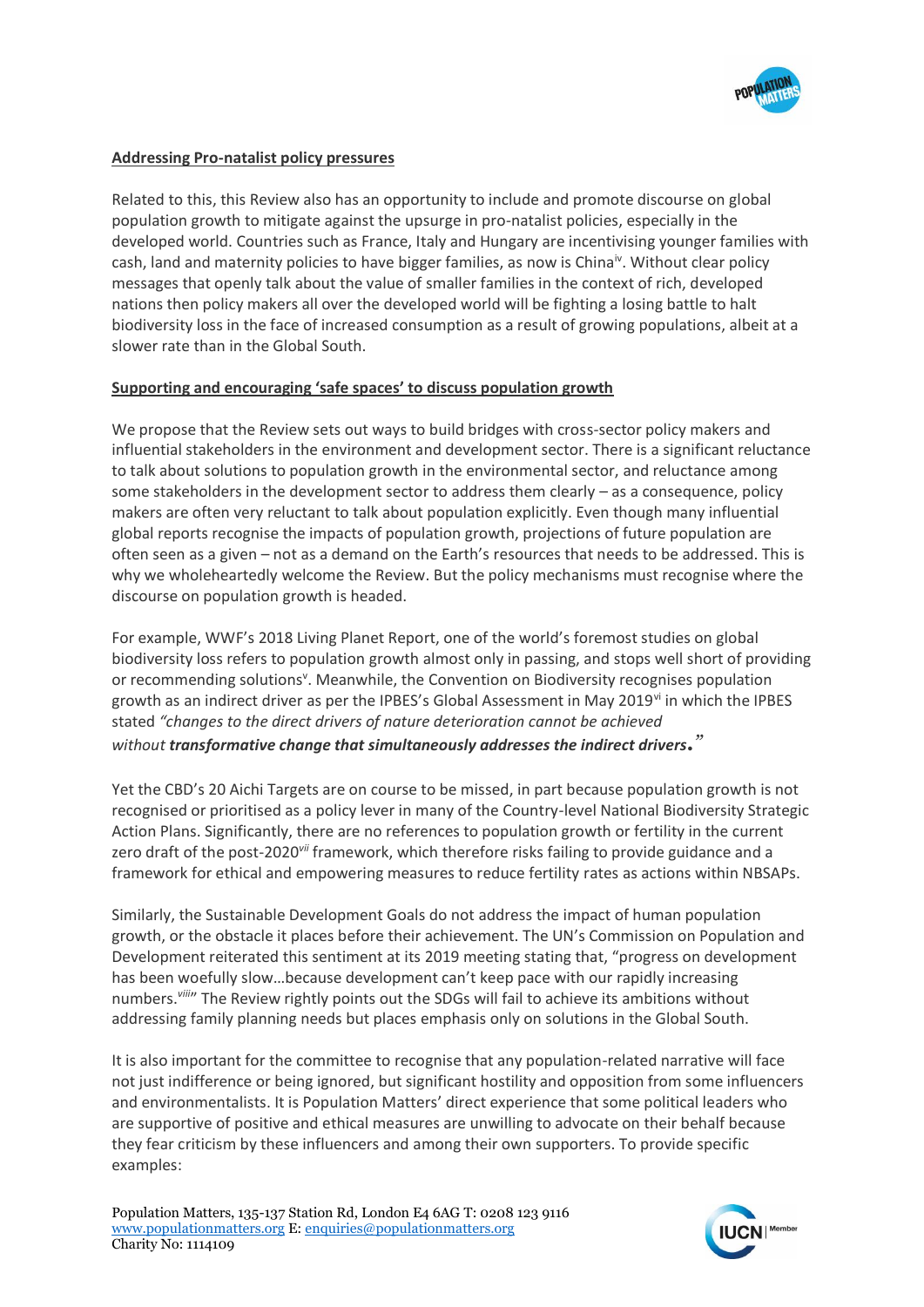

- one of the UK's most influential environmentalists, George Monbiot, recently (but before the death of George Floyd) directly accused population advocates of being motivated by racism ix
- following criticism on social media, WWF recently withdrew and apologised for a video on global solutions to environmental crises because it included eleven words addressing population<sup>x</sup>
- 200 Green Party activists, including 28 elected members of the London Assembly, Scottish Parliament and local councils, signed an open letter accusing Population Matters of racism, sexism and xenophobia, and associating us with genocidal policies and values. (The publisher subsequently retracted and apologised for these claims.) $x_i$

The authors of the report should in no way underestimate the resistance that discussion of population solutions – however positive, ethical and empowering – may face in the environmental movement, especially if this appear to be directed solely at people in the Global South. This will have an influence on some policymakers' support for them. It is therefore important that the final report:

- places stronger emphasis on the corollary benefits of measures such as family planning and women's empowerment, both to individuals and communities, and as a cost-effective policy intervention
- addresses the value of people choosing small families in the Global North
- makes an explicit statement repudiating and condemning any population solutions which infringe people's human rights
- acknowledges concerns but makes an unambiguous statement of the importance of open discussion of issues surrounding population and for policymakers to address it.

As the review authors are likely to be aware, relatively small changes in average global fertility can have significant impacts on population growth. The UN *calculates that if, on average, every other family had one fewer child than* is assumed (i.e. global fertility will fall from just under 2.5 births per woman in 2019 to around 2.2 in 2050 and further to 1.9 in 2100*xii*) in its medium projection, there will be 8.9 billion people by 2050 and nearly four billion fewer by the end of the century (within the lifetimes of many children born now). If that happens, our population will be less than it is today. With one more child the global population will be 10.6 billion by 2050<sup>xiii</sup>.

The UN's *2019 World Population Prospects* report stated clearly the need for increased investment and commitment to achieve even the medium projection:

*"To achieve the substantial reductions in fertility projected in the medium variant, it will be essential to support continued improvements in access to reproductive health care services, including family planning, especially in the least developed countries, with a focus on enabling women and couples to achieve their desired family sizexiv."*

In 2019 authors of a study published in PLOS Medicine<sup>xv</sup> used data from 185 countries and found that that globally in 2019, approximately 270 million had an unmet need, up from 232 million in 1990. By 2030, this number is expected to rise to 272 million because family planning services are not keeping pace with rapid population increase in developing countries.

The Review rightly points out that only 0.6% of overseas development assistance is geared towards family planning at present. Family planning needs to reinstate itself as a global priority and come out

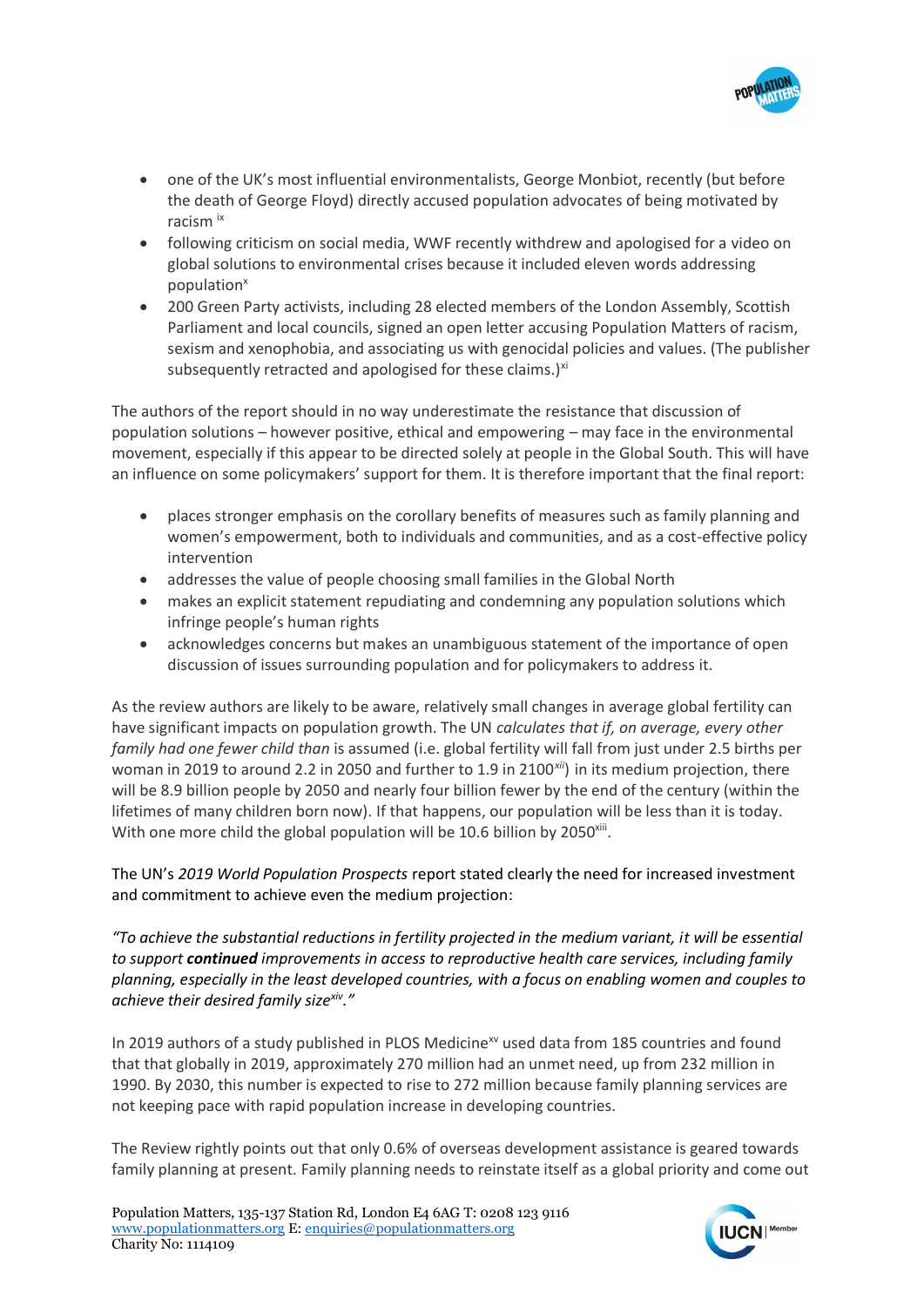

of the shadows and an exclusively individual 'rights-led' framework. While it must *never* be inconsistent with human rights, its value extends beyond individual benefits. Its inadequate resourcing is a social injustice and failure of the global community to recognise the human and socioeconomic development value family planning represents to sustainable development.

**As the Review already recognises, effective, ethical population interventions are essential to protecting biodiversity and the ecosystem services on which the human race relies. It is essential that policy recommendations in the final version reflect the analysis, and are given sufficient emphasis to persuade policymakers of the need to implement them.** 

## **What Population Matters is doing**

We are currently engaging with DEFRA and their Convention on Biodiversity Stakeholder Group to provide them with ways to constructively include positive language around population growth. We hope to progress with this to not only influence the UK's domestic policy but also to inform the next stage of the CBD. In addition we are building relationships with DFiD. We wholly believe that what is needed is a convergence of the development sector with those in the environmental movement to develop holistic approaches to address the catastrophic destruction of biodiversity.

We hope you will consider our responses.

## **About Population Matters**

Population Matters campaigns to achieve a sustainable human population, to protect the natural world and improve people's lives.

We promote positive, practical, ethical solutions – encouraging smaller families, inspiring people to reduce excessive consumption and helping us all to live within our planet's natural limits. We believe everyone should have the freedom and ability to choose a smaller family. We support human rights, women's empowerment and global justice.

-



ii Legagneux, P., et al., 2018. Our house is burning: discrepancy in climate change vs. biodiversity coverage in the media as compared to scientific literature. *Frontiers in Ecology and Evolution,* [e-journal] 5:175. doi: 10.3389/fevo.2017.00175

ii Niger CO2 emissions per capita, 2018, 0.1 metric tons (Source: https://knoema.com/atlas/Niger/CO2 emissions-per-capita); UK CO2 emissions per capita, 2018 . 5.59 metric tons (Source: https://knoema.com/search?query=UK+CO2+emissions+per+capita&pageIndex=&scope=&term=&correct=&s

ource=Header)

iii UNFPA, 2019 figure[s https://www.unfpa.org/data/world-population-dashboard](https://www.unfpa.org/data/world-population-dashboard)

iv [https://www.bbc.com/worklife/article/20191017-does-it-make-sense-to-pay-people-to-have-kids;](about:blank) [https://www.economist.com/international/2015/07/25/breaking-the-baby-strike;](about:blank)

[https://foreignpolicy.com/2016/09/23/forget-one-child-beijing-wants-china-to-make-more-babies/](about:blank) v [https://wwf.panda.org/knowledge\\_hub/all\\_publications/living\\_planet\\_report\\_2018/](https://wwf.panda.org/knowledge_hub/all_publications/living_planet_report_2018/)

vi IPBES, 2019. Summary for policymakers of the global assessment report on biodiversity and ecosystem services of the Intergovernmental Science-Policy Platform on Biodiversity and Ecosystem Services*. [pdf] Bonn:*  IPBES secretariat. Available at:

<sup>&</sup>lt;https://ipbes.net/system/tdf/ipbes\_7\_10\_add.1\_en\_1.pdf?file=1&type=node&id=35329>